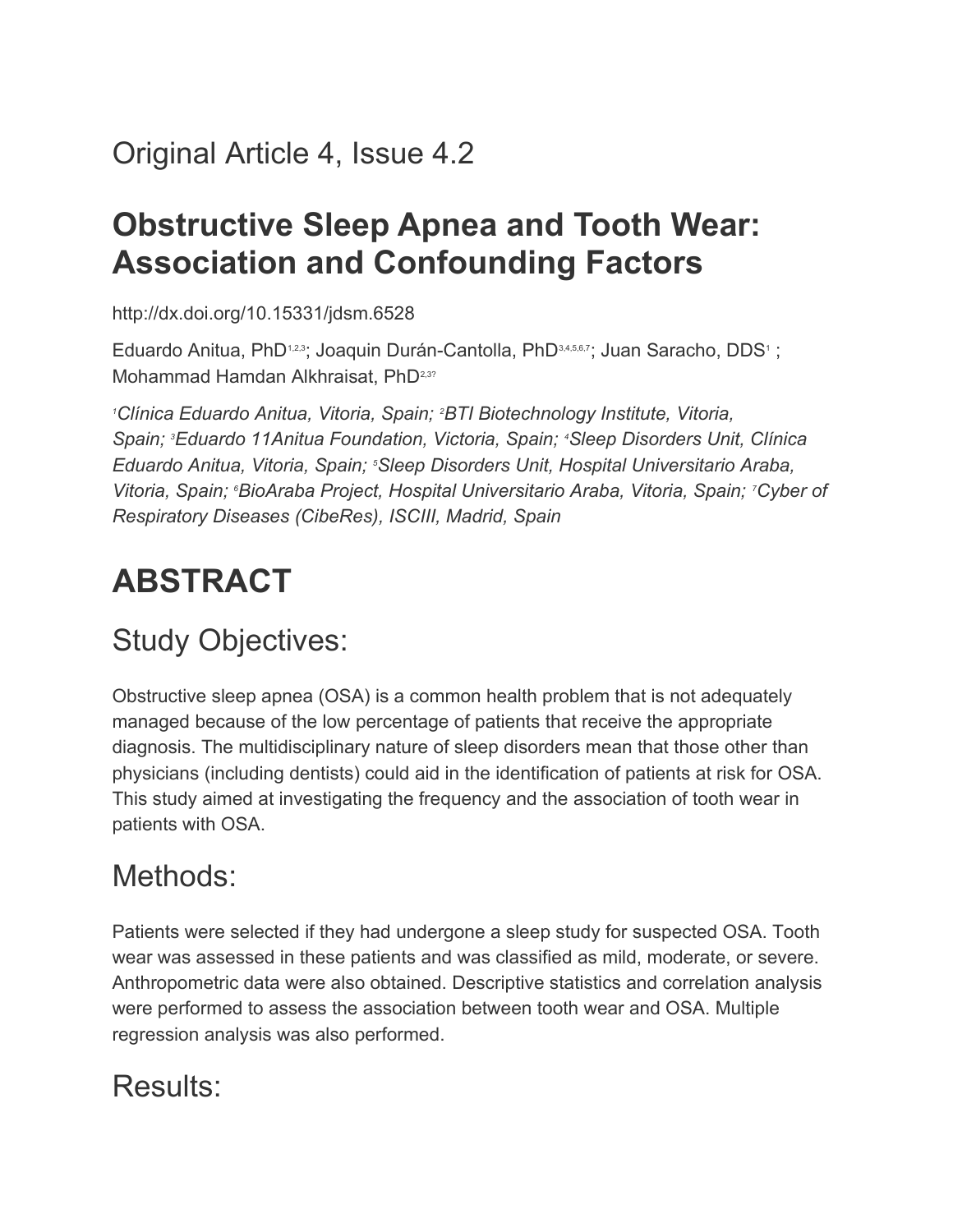Ninety-nine patients met the inclusion criteria. Using the apnea-hypopnea index to classify OSA, 31 patients had no OSA (control group). Thirty-four patients had mild OSA, 21 had moderate OSA, and 13 had severe OSA. The frequency of severe tooth wear increased as the severity of OSA increased. The frequency was zero, 5.9%, 28.6%, and 61.5% for patients without OSA, and those with mild, moderate, and severe OSA, respectively. Spearman correlation indicated the presence of a statistically significant association between the severity of tooth wear and the severity of OSA. Multiple regression analysis indicated that the severity of OSA and age affected significantly the severity of tooth wear.

### Conclusions:

More studies are needed on the association of tooth wear and OSA.

### Keywords:

age, apnea-hypopnea index, obstructive sleep apnea, OSA, tooth wear

#### Citation:

Anitua E, Durán-Cantolla J, Saracho J, Alkhraisat MH. Obstructive sleep apnea and tooth wear: association and confounding factors. *Journal of Dental Sleep Medicine*. 2017;4(2):45–50.

# **INTRODUCTION**

Obstructive sleep apnea (OSA) is characterized by episodes of complete and/or partial collapse of the upper airway accompanied by a decrease in oxygen saturation. These events provoke temporal arousal and sleep fragmentation that lead to nonreparative sleep.<sup>[1,](https://aadsm.org/journal/original_article_4_issue_42.php#1)[2](https://aadsm.org/journal/original_article_4_issue_42.php#2)</sup> The repeated oxygen desaturation and saturation provokes endocrine and metabolic disturbances that increase the risk of systemic complications.<sup>[3](https://aadsm.org/journal/original_article_4_issue_42.php#3)[,4](https://aadsm.org/journal/original_article_4_issue_42.php#4)</sup> Many studies have established OSA as a risk factor for arterial hypertension and cardiovascular and cerebrovascular complications.[3](https://aadsm.org/journal/original_article_4_issue_42.php#3)[,5–8](https://aadsm.org/journal/original_article_4_issue_42.php#5) OSA has also been related to traffic accidents, and a higher mortality has been reported among patients with OSA. [9,](https://aadsm.org/journal/original_article_4_issue_42.php#9)[10](https://aadsm.org/journal/original_article_4_issue_42.php#10)

Despite these consequences, OSA is still not adequately managed. It has been estimated that only 10% of the population with OSA receive a diagnosis and undergo treatment.[11](https://aadsm.org/journal/original_article_4_issue_42.php#11) Furthermore, it is estimated that more than 20% of patients have an apnea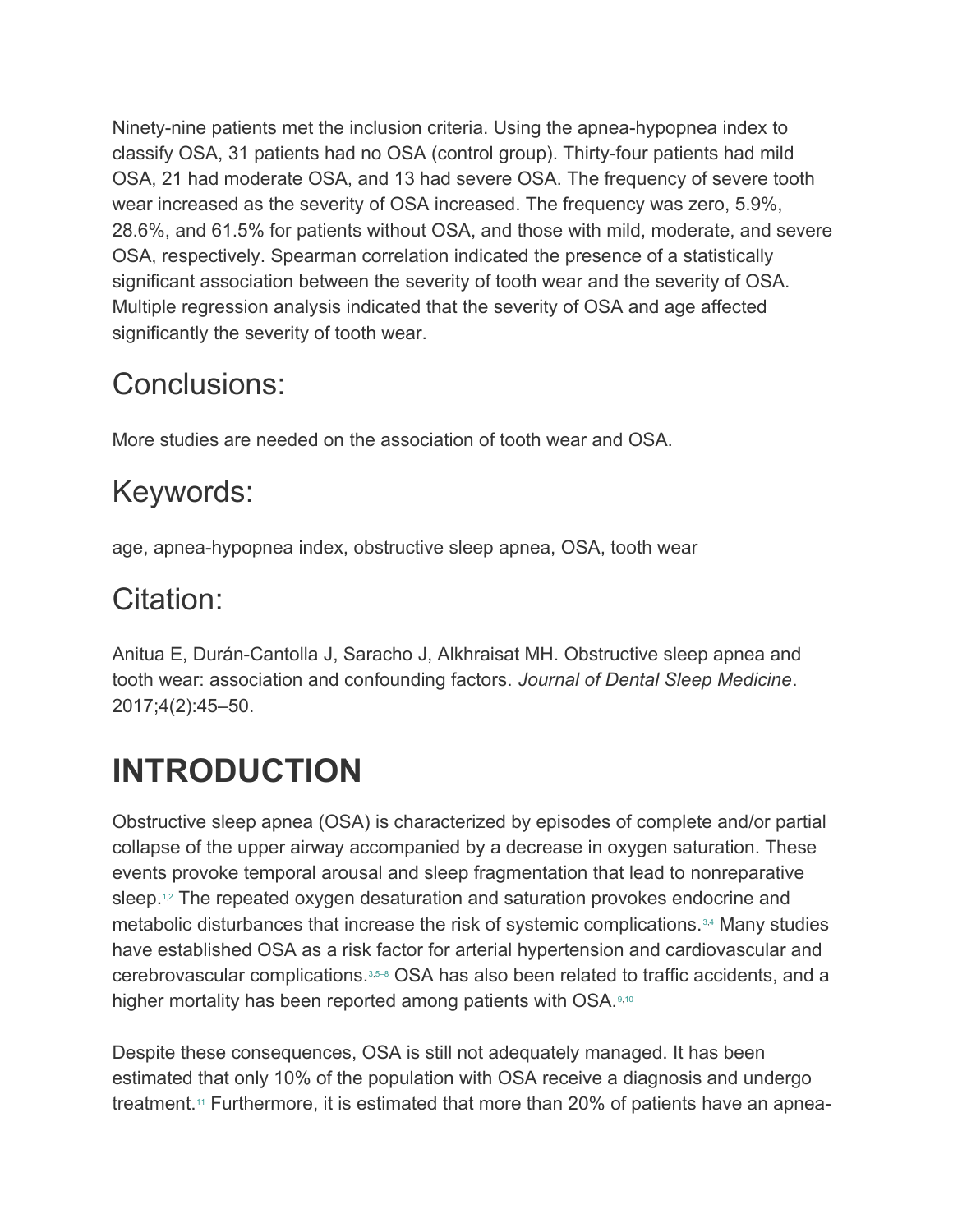hypopnea index (AHI) higher than 5, and [2](https://aadsm.org/journal/original_article_4_issue_42.php#2)% to 8% have severe OSA.<sup>2[,5](https://aadsm.org/journal/original_article_4_issue_42.php#5)</sup> The prevalence of OSA has been reported to be 3.1% to 7.5% in men and 1.2% to 3.2% in women.[12](https://aadsm.org/journal/original_article_4_issue_42.php#12) These statistics make the establishment of clinical markers to detect OSA, and the need to perform a sleep study on those found likely to be diagnosed with OSA necessary.

Several studies have investigated the association between sleep bruxism and OSA<sup>13-16</sup>; however, conclusive evidence is still lacking.<sup>[17,](https://aadsm.org/journal/original_article_4_issue_42.php#17)[18](https://aadsm.org/journal/original_article_4_issue_42.php#18)</sup> The definitive diagnosis of bruxism is made by polysomnography.<sup>[19](https://aadsm.org/journal/original_article_4_issue_42.php#19)</sup> Polysomnography is expensive, time consuming, and has been associated with the risk of the misdiagnosis of the absence of bruxism.<sup>[18](https://aadsm.org/journal/original_article_4_issue_42.php#18)</sup>Moreover, patients who are suspected of having OSA may have had previous episodes of bruxism that they would not demonstrate in one night of polysomnography testing. In practice, the presence of clinical signs of occlusal wear patterns on natural teeth or restorative materials is frequently used by dentists to diagnose bruxism. All of these issues would justify the assessment of the association between tooth wear and OSA. The diagnosis of tooth wear is immediate, less expensive than polysomnography, and is made by the inspection of the tooth surface.<sup>[20](https://aadsm.org/journal/original_article_4_issue_42.php#20)</sup> Moreover, a significant correlation between the clench index and AHI has been established.<sup>[21](https://aadsm.org/journal/original_article_4_issue_42.php#21)</sup>

Recently, an association between tooth wear and OSA has been reported.<sup>[20](https://aadsm.org/journal/original_article_4_issue_42.php#20)</sup> However, this study was limited by a small sample size and lack of a control group to evaluate the confounding factors that could affect the association between tooth wear and OSA. The main objectives of the current study were (1) investigate the frequency of tooth wear in patients with OSA, (2) test the association between them, and (3) identify possible confounding factors. Patients who had undergone a sleep study were recruited and their grade of tooth wear was assessed. The null hypothesis was that there is no association between tooth wear and OSA.

## **METHODS**

This article was written following the STROBE (Strengthening the Reporting of Observational studies in Epidemiology) guidelines. The study was performed in accordance with the Declaration of Helsinki. Patient records were retrospectively reviewed to select those who were treated in the sleep disorders unit at the dental center. Patients of both sexes were eligible to participate in this study and were selected according to the following inclusion criteria:

- Older than 18 years
- Had undergone a sleep study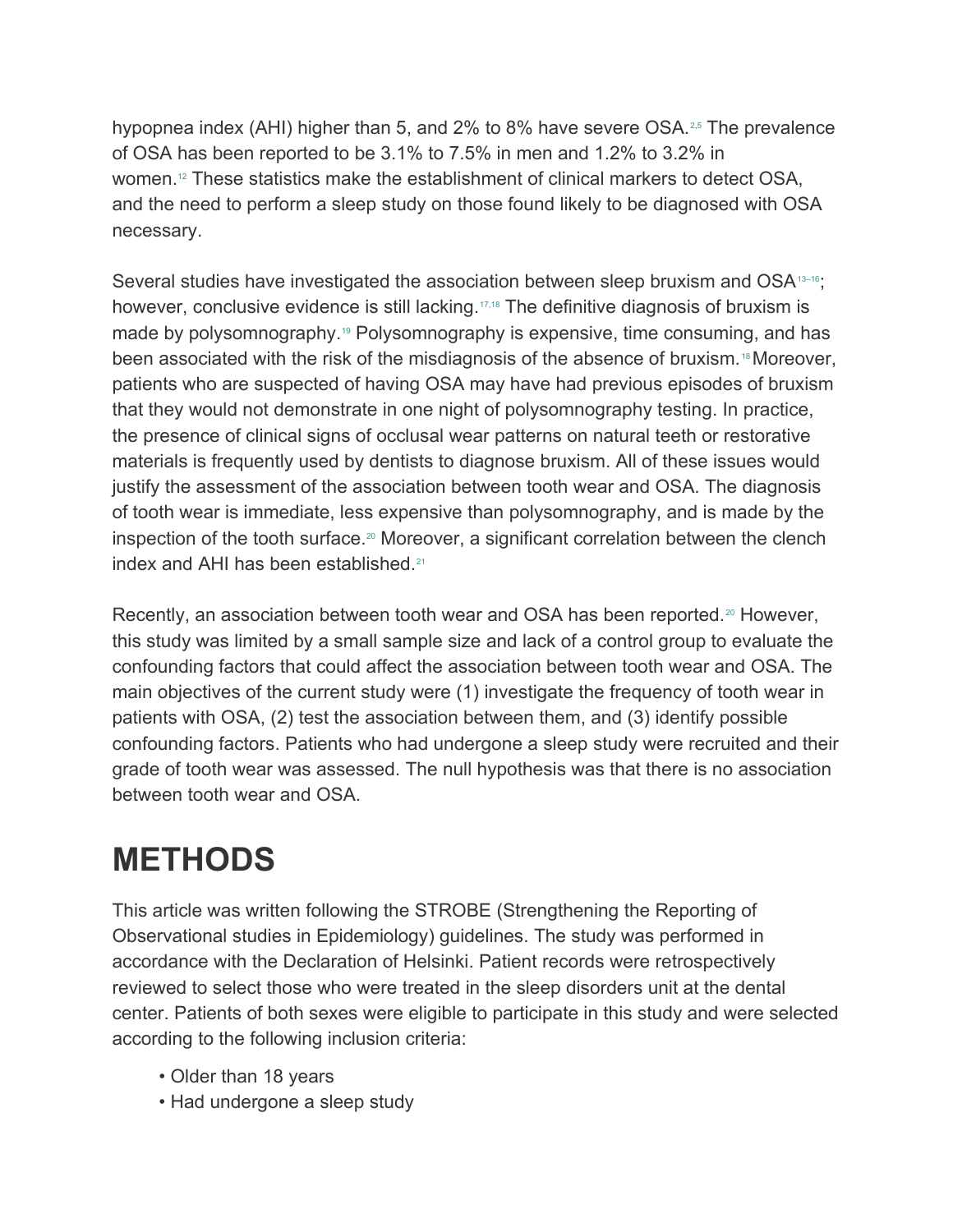The exclusion criteria were:

- Complete edentulism
- Crossbite and/or tooth wear localized in one or two teeth
- Absence of posterior teeth contact in centric occlusion
- Presence of less than 8 teeth per arch
- Partial edentulism with free distal end
- Teeth with wear having as antagonists a rehabilitated tooth

To achieve a blinded evaluation, the dentist responsible for tooth wear assessment was a prosthodontist and had no opportunity to see the results of the sleep study. The sleep technician was not aware of the presence/absence of tooth wear when analyzing the sleep recordings.

### Tooth Wear Assessment

The dentist evaluated the patient's dentition for type and severity of tooth wear. Intraoral radiographs, clinical photographs, and cast models were examined. The severity of the tooth wear was then classified as $22$ :

- Mild: the loss of tooth substance was limited to the enamel
- Moderate: the loss of tooth substance extended to the dentin and was not limited to the occlusal/incisal surface but limited to less than one-third of the tooth (shortening of the tooth height)
- Severe: extensive wear of the dentin was observed and it affected more than one-third of the tooth

Tooth wear was also classified into abrasion, attrition, and erosion. Abrasion means that the cause of tooth wear was exogenous objects and substances.<sup>[23](https://aadsm.org/journal/original_article_4_issue_42.php#23)</sup> Attrition occurs when the cause was tooth-tooth contact.<sup>[23](https://aadsm.org/journal/original_article_4_issue_42.php#23)</sup> Erosion occurs when the cause was chemical action not involving bacteria.<sup>[24](https://aadsm.org/journal/original_article_4_issue_42.php#24)</sup>

## Sleep Study

The weight and height of each patient were obtained. The body mass index (BMI) was calculated by dividing the body weight in kilograms by the body height in meters squared.

A validated respiratory polygraphy (BTI APNiA, BTI Biotechnology Institute, Vitoria, Spain) was employed to perform the sleep study at the patient's home.<sup>[25](https://aadsm.org/journal/original_article_4_issue_42.php#25)</sup> This respiratory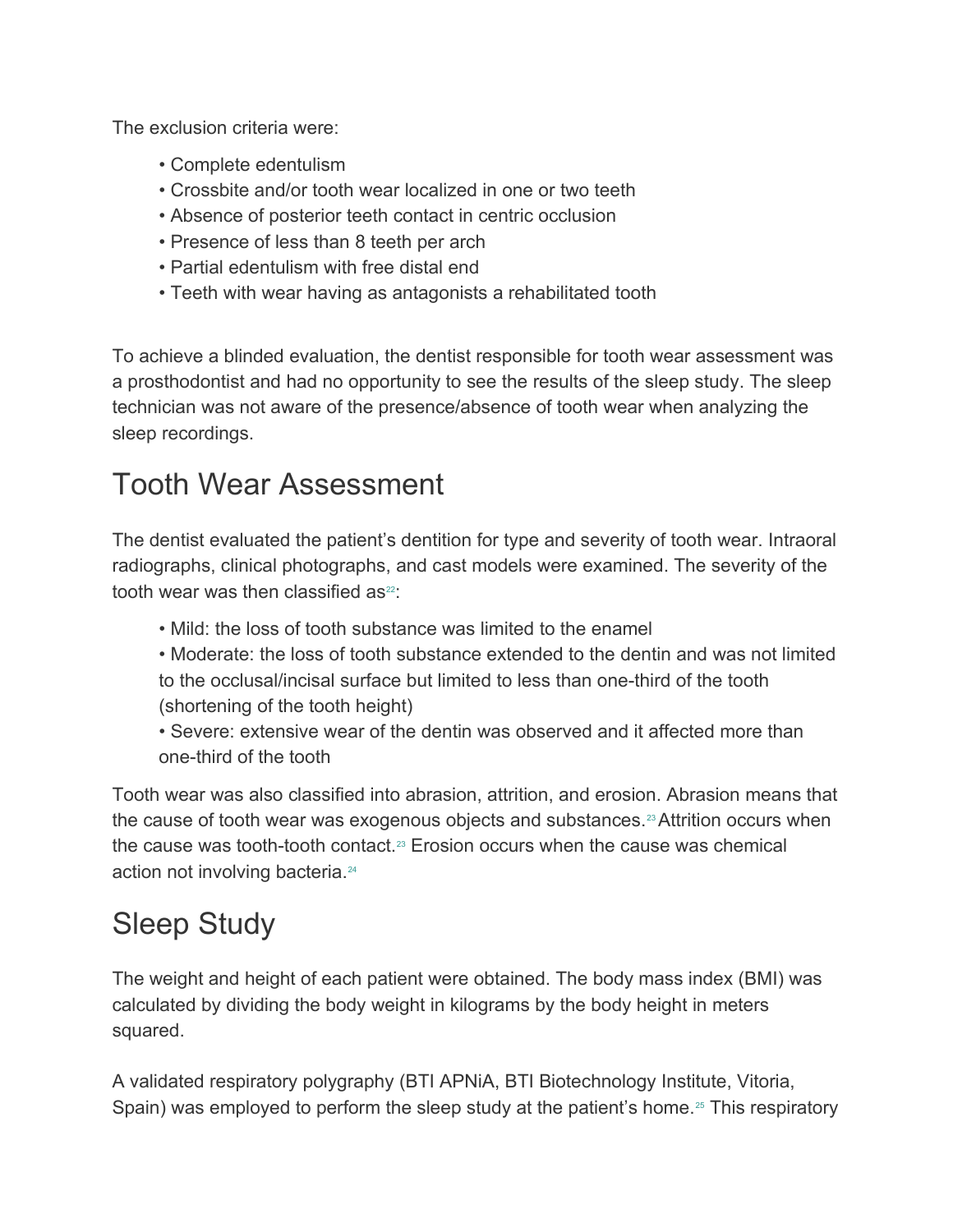polygraphy is a type III home sleep monitoring device. The device measured the nasal air flow with a probe connected to a transducer and the oxygen saturation with cutaneous pulse oximetry via a finger probe (model 7000A and Modl XPOD 3012LP; Nonin Medical; Plymouth, Minnesota, United States). All sleep studies were analyzed automatically by BTI-APNiA according to the criteria of the American Academy of Sleep Medicine.<sup>[26](https://aadsm.org/journal/original_article_4_issue_42.php#26)[,27](https://aadsm.org/journal/original_article_4_issue_42.php#27)</sup> The sleep analysis was controlled by a sleep technician and was supervised by a sleep medicine specialist. The minimum time of recording was 6 hours and the minimum time of sleep was 180 minutes. The following definition of the respiratory variables were used:

- Apnea: a drop in the respiratory signal of more than 90% during a minimum of 10 seconds
- Hypopnea: a drop in the respiratory signal between 30% and 90%, accompanied by a drop in oxygen saturation ≥ 3% and/or arousal

### Statistical Analysis

Quantitative data were described by the calculation of the mean and standard deviation. Continuous variables were expressed by mean ± typical deviation and were compared with analysis of variance or Kruskal-Wallis test according to the results of the normality test (Shapiro-Wilk). The patients with AHI < 5 served as a control group. Qualitative variables were expressed in number of events and were compared with the  $\chi^2$  test. The frequency of qualitative variables was also calculated. The association between severity of OSA, tooth wear, and confounders (age, sex, BMI) was evaluated using Spearman correlation test. Only factors with significant association with tooth wear and OSA were then introduced in a linear regression analysis to evaluate the collinearity of variables. Then a multiple regression analysis was performed to test the effect of OSA severity, sex, age, and BMI on the severity of tooth wear. Statistical analysis was performed using SPSS 15.0 (SPSS Inc.; IBM). Statistical significance was set at *P* < .05.

# **RESULTS**

One hundred seventy-one records were retrospectively reviewed. A total of 99 patients were included in the analysis; 72 patients did not meet the inclusion criteria or had at least one of the exclusion criteria. Tooth wear could not be evaluated in 15 patients, teeth were restored in 23, partial edentulism with free distal end and absence of posterior tooth contact were observed in 7, presence of fewer than 8 teeth per arch in 10, complete edentulism was observed in 1, crossbite/deep overbite was observed in 4 patients, no tooth contact in 1 patient, and teeth with wear having as antagonists a rehabilitated tooth was observed in 11.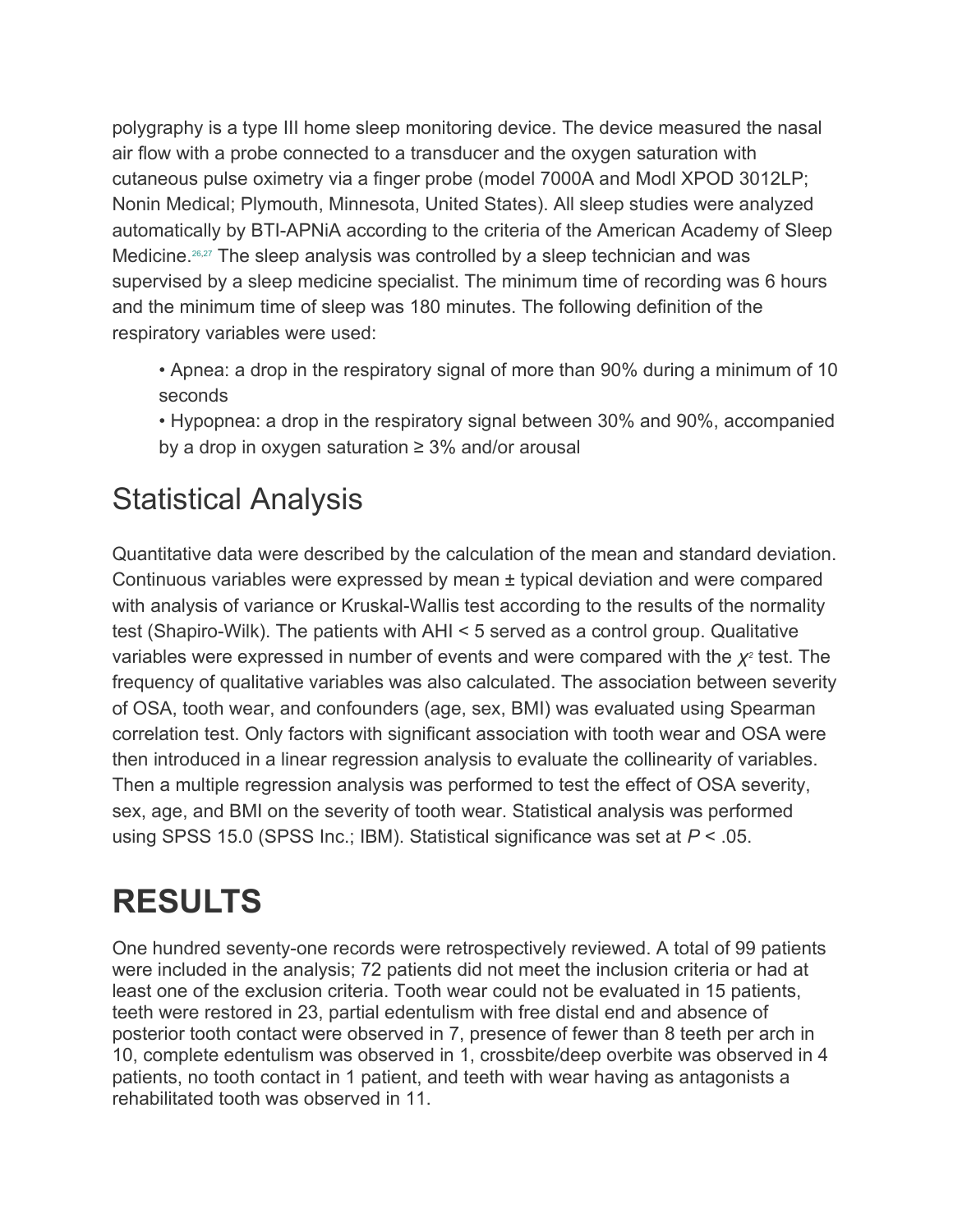The baseline demographic characteristics of the patients are shown in [Table 1.](https://aadsm.org/journal/original_article_4_issue_42.php#Table%201) There were 46.5% of the patients who were males, and the mean ± standard deviation age was 54  $\pm$  11 years. The mean BMI indicated the presence of overweight subjects among the study group. Using AHI to classify OSA indicated that 31 patients had no OSA (AHI < 5) (control group), 34 had mild OSA (5 ≤ AHI < 15), 21 had moderate OSA  $(15 \leq AHI < 30)$ , and 13 had severe OSA (AHI  $\geq 30$ ). The parameters that described oxygen saturation worsened as the severity of OSA increased. The fraction of patients with arterial hypertension was significantly higher in patients with severe OSA than in the control group.

Table 1

Baseline demographic data and results of sleep study. [\(more ...\)](http://aadsm.org/docs/Anitua_Table_1.PNG)

[Figure 1](https://aadsm.org/journal/original_article_4_issue_42.php#Figure%201) shows mild, moderate, and severe tooth wear. The tabulation of the data according to the severity of tooth wear is shown in [Table 2.](https://aadsm.org/journal/original_article_4_issue_42.php#Table%202) There was a proportional relationship between the severity of tooth wear and the value of the AHI. The AHI was 29.6  $\pm$  13.0 for patients with severe tooth wear in comparison with 4.7  $\pm$  3.0 for those with mild tooth wear. The analysis of variance indicated that these differences were statistically significant (*P* = .000). Patients were older as tooth wear increased. The percentage of males in the group was greater as tooth wear increased.

Figure 1

Visual representation of the classification of tooth wear. [\(more ...\)](http://aadsm.org/docs/Anitua_Figure_1.PNG)

Table 2

Baseline demographic data according to the severity of tooth wear. [\(more ...\)](http://aadsm.org/docs/Anitua_Table_2.PNG)

Tooth attrition was the main cause of tooth wear in most of the patients. Three patients with moderate tooth wear had tooth abrasion, in another two both attrition and abrasion coexisted, and in one patient both attrition and erosion were identified. Tooth attrition was observed in all patients with severe tooth wear and tooth erosion was additionally observed in two patients.

The tabulation of patients according to the severity of tooth wear and the severity of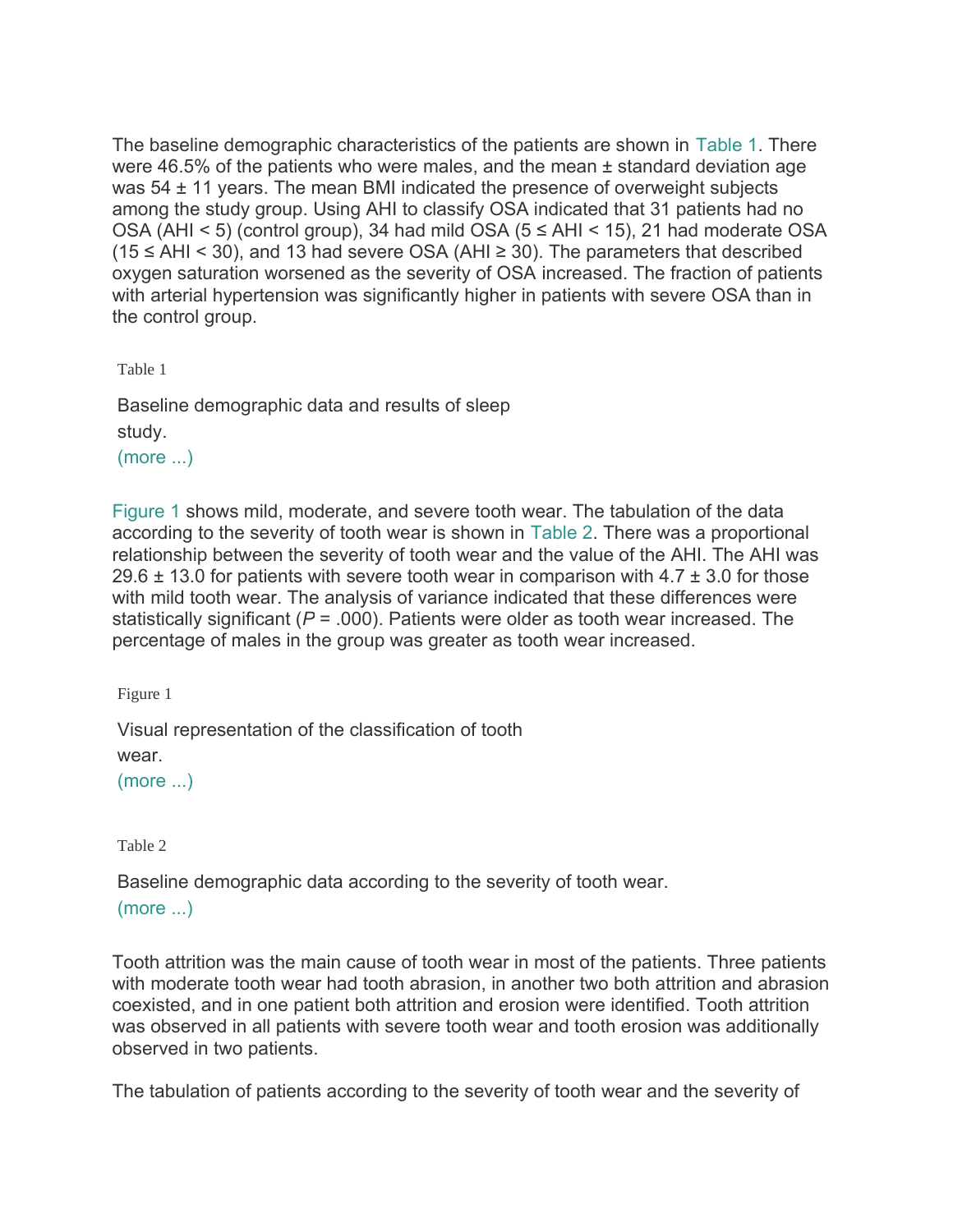OSA is shown in [Table 3.](https://aadsm.org/journal/original_article_4_issue_42.php#Table%203) Of the control group, 74.2% had moderate tooth wear, but no individuals in the control group had severe tooth wear. As the severity of OSA increased the number of patients with severe tooth wear increased. More than 28% and 61% of patients with moderate and severe OSA, respectively, had severe tooth wear. Spearman correlation indicated the presence of a statistically significant association between the two variables (coefficient = .532; *P* = .000) [\(Figure 2\)](https://aadsm.org/journal/original_article_4_issue_42.php#Figure%202). To test the influence of age, sex, and BMI in this association a linear regression analysis was first performed to evaluate the collinearity between variables. The values of variance inflation factor were all less than 3 and a multiple regression analysis was performed. The results indicated that only age ( $P = .007$ ) and severity of OSA ( $P = .021$ ) had a significant effect on the severity of tooth wear (Cox and Snell pseudo *R<sup>2</sup>* = .513).

Table 3

Distribution of patients according to the severity of obstructive sleep apnea and the degree of tooth wear.

[\(more ...\)](http://aadsm.org/docs/Anitua_Table_3.PNG)

Figure 2

Correlation between the variables of tooth wear and obstructive sleep apnea. [\(more ...\)](http://aadsm.org/docs/Anitua_Figure_2.PNG)

# **DISCUSSION**

The results of this study support the rejection of the null hypothesis. The severity of tooth wear is significantly correlated with the severity of OSA. This is in accordance with the previously published data by Duran-Cantolla and coworkers.<sup>[20](https://aadsm.org/journal/original_article_4_issue_42.php#20)</sup> All patients in the control group had mild to moderate tooth wear, whereas patients with more severe OSA had more severe tooth wear. All patients with severe tooth wear had OSA.

The results of the multiple regression analysis identify age as a variable that significantly affected the association between tooth wear and OSA. This has a few possible explanations. It has been found that sleep fragmentation also results in altered sympathetic activity and psychological alterations (mood changes).<sup>[28](https://aadsm.org/journal/original_article_4_issue_42.php#28)</sup> Altered sympathetic activity can increase the chance of masticatory muscle contraction and the risk of occlusal overloading.<sup>[28](https://aadsm.org/journal/original_article_4_issue_42.php#28)</sup> Given that arousals precipitate sleep fragmentation, and that arousals are increasingly frequent in older people, a line could be drawn connecting sleep fragmentation and tooth wear. Tooth contact occurring in association with arousals has been more frequently observed in patients with tooth grinding than those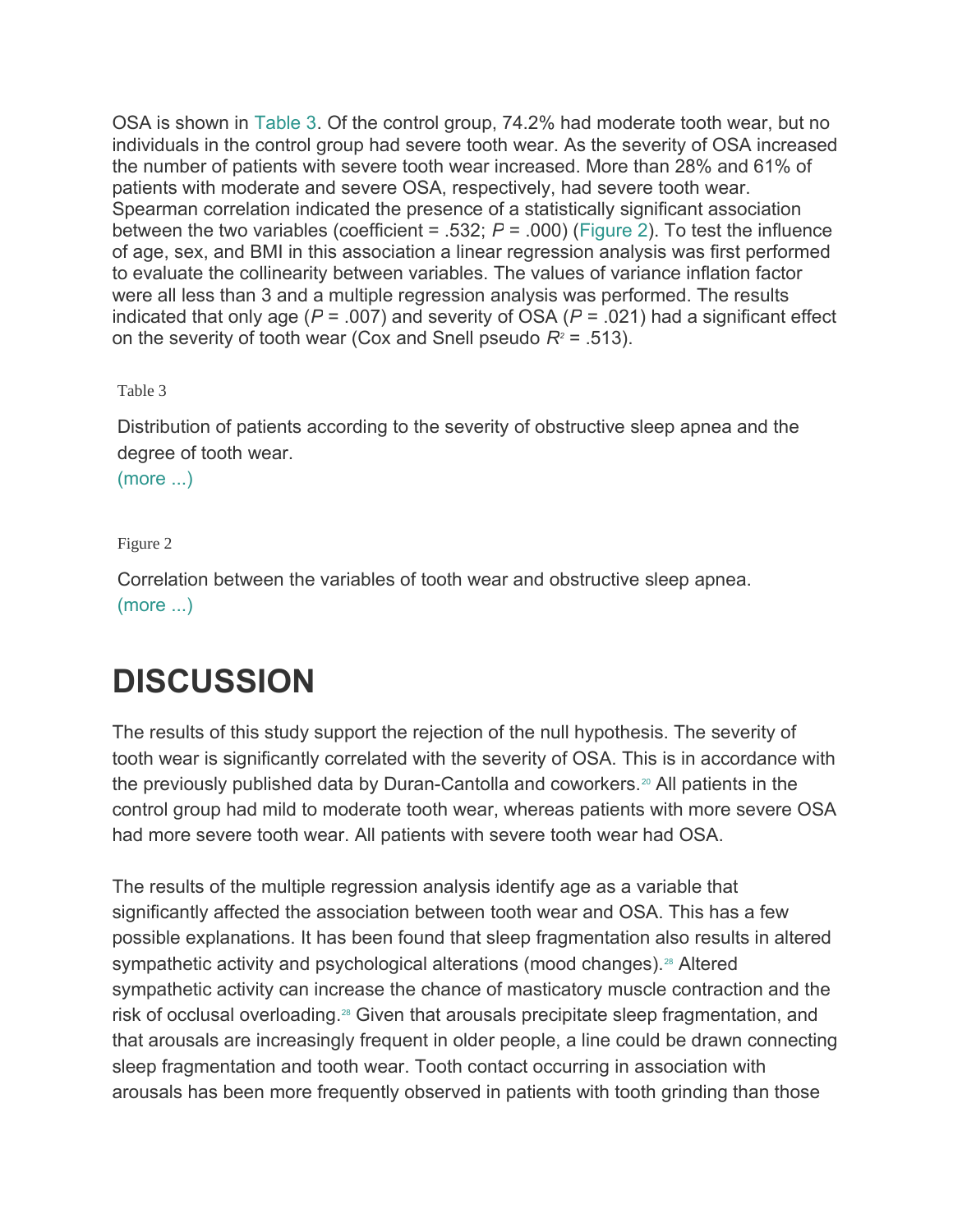without tooth grinding,<sup>[29](https://aadsm.org/journal/original_article_4_issue_42.php#29)</sup> and in patients with occlusal wear, a prolongation of occlusion time has also been observed.<sup>[30](https://aadsm.org/journal/original_article_4_issue_42.php#30)</sup>

A second explanation may be that tonic masticatory muscle activity was frequently found at the conclusion of apneic events.<sup>31-33</sup> Interestingly, a significant correlation between the clench index and AHI was found.<sup>[21](https://aadsm.org/journal/original_article_4_issue_42.php#21)</sup> Phillips et al. concluded that the sleep arousal or disturbances caused by sleep apnea was related to parafunctional activities.<sup>[21](https://aadsm.org/journal/original_article_4_issue_42.php#21)</sup>

Third, it is known that the prevalence of both tooth wear and OSA increase with age.  $5,34$  $5,34$ 

Pigno et al. have reported that tooth wear has been greater in patients reporting teeth grinding/clenching.<sup>[35](https://aadsm.org/journal/original_article_4_issue_42.php#35)</sup> Several studies have investigated the association between sleep bruxism and OSA<sup>14-16</sup>; however, conclusive evidence is still lacking.<sup>[17,](https://aadsm.org/journal/original_article_4_issue_42.php#17)[18](https://aadsm.org/journal/original_article_4_issue_42.php#18)[,32](https://aadsm.org/journal/original_article_4_issue_42.php#32)</sup> Bruxism is a factor that could be associated with tooth wear, $36$  although in a 2011 study it was concluded that the overall significance of bruxism as a causative factor of tooth wear is not fully known.<sup>[37](https://aadsm.org/journal/original_article_4_issue_42.php#37)</sup>

Tooth wear could lead to changes in the height of the lower face that could affect the patency of the upper airway. In a recent study, Sanders et al. reported that tooth loss could be an independent risk factor for OSA.<sup>[38](https://aadsm.org/journal/original_article_4_issue_42.php#38)</sup> The loss of teeth would provoke changes that could compromise the patency of the upper airway. These changes include the horizontal and vertical atrophy of the alveolar process, the reduction in the vertical dimension of the occlusion, the upward rotation of the mandible, and the posterior positioning of the tongue at rest.[39–42](https://aadsm.org/journal/original_article_4_issue_42.php#39)

Along with the evaluation of the degree of tooth wear, the type of tooth substance loss (attrition, abrasion, erosion, or abfraction) was also evaluated. We found only three patients with signs of tooth erosion. Tooth wear and erosion can become more severe when sleep-related gastroesophageal reflux is comorbid with sleep bruxism.<sup>[43](https://aadsm.org/journal/original_article_4_issue_42.php#43)</sup> This prompted the analysis of the effect of gastroesophageal reflux disease (GERD) on the association between the severity of tooth wear and the severity of OSA. GERD is considered one of the most common chronic diseases in adults and its relation to OSA has received attention.<sup>[44](https://aadsm.org/journal/original_article_4_issue_42.php#44)[,45](https://aadsm.org/journal/original_article_4_issue_42.php#45)</sup> In one cohort study, the prevalence of GERD was significantly increased in patients with primary snoring and OSA, but the severity of OSA did not influence GERD prevalence.<sup>[44](https://aadsm.org/journal/original_article_4_issue_42.php#44)</sup> The authors concluded that OSA was not likely a causative factor for GERD. In another study, the complicating hiatal hernia was suggested to link reflux esophagitis to OSA.<sup>[46](https://aadsm.org/journal/original_article_4_issue_42.php#46)</sup> Yang and coworkers concluded that in patients with coexisting GERD and OSA, both awakening and arousal preceded gastroesophageal reflux events, but gastroesophageal reflux does not appear to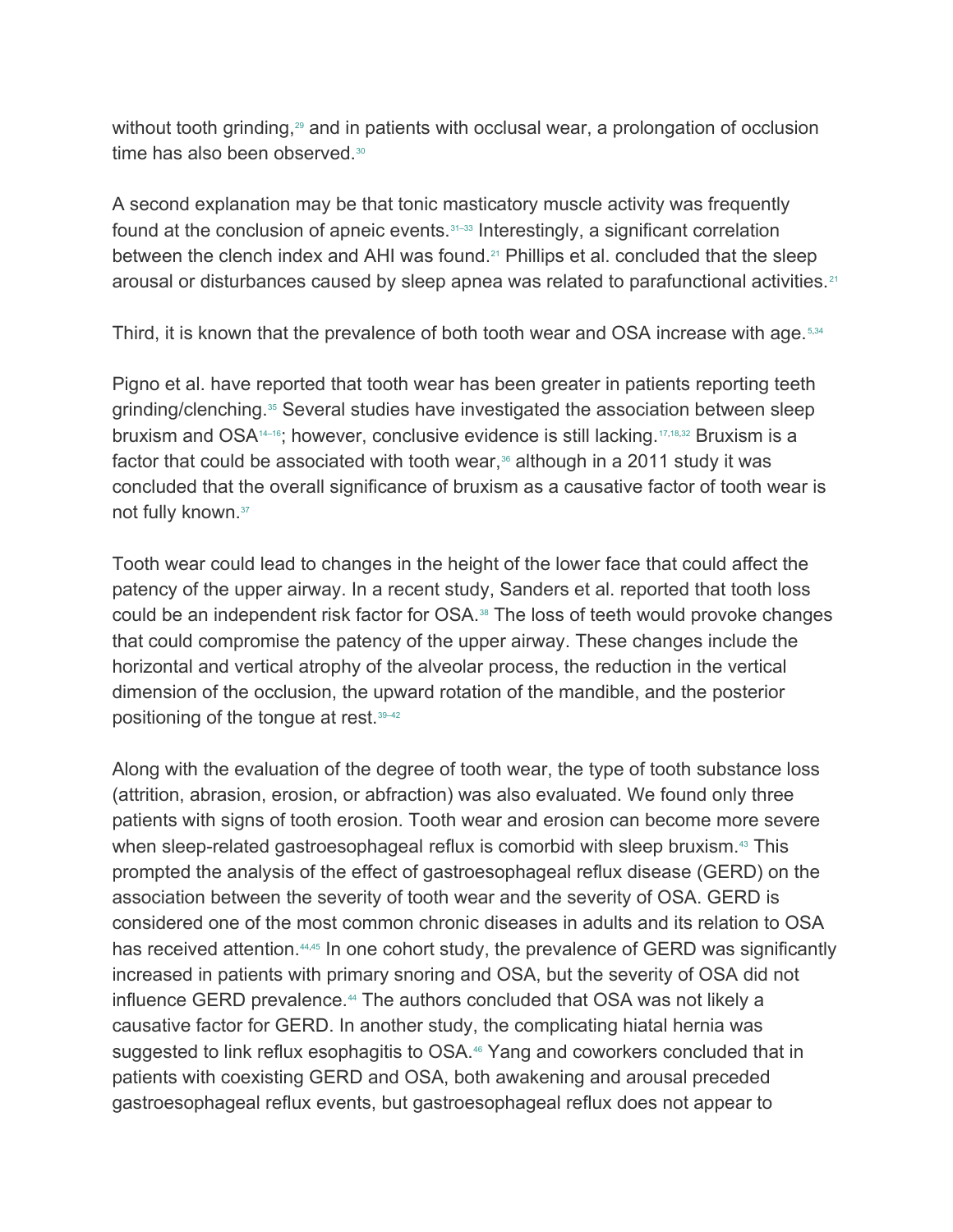precipitate sleep-related events.[47](https://aadsm.org/journal/original_article_4_issue_42.php#47) The role of consumption of soft drinks on tooth wear could not be assessed due to the retrospective nature of the study.

The diagnosis of tooth wear is immediate, inexpensive, and can be made based on the clinical examination of tooth surfaces. These characteristics make tooth wear a good potential identifier of patients at risk of having OSA. The involvement of more medical professionals in identifying patients who are likely to have OSA would aid in the early diagnosis of the disease and minimize the effect of its consequences. However, scientific evidence solidifying the association between tooth wear and OSA is still needed. We encourage research groups to further investigate this association and to help establish definitive conclusions.

This study is affected by the limitation of retrospective design, in which the dependency on the availability and accuracy of medical/dental records could not be excluded. It is difficult to control bias and confounders, although the dentist who evaluated tooth wear was not aware of the results of the sleep study. Another limitation is that the method of assessing tooth wear severity is subjective. However, it is a simple assessment that all dentists can adequately provide. In the current study, the combination of study models and clinical photographs permitted the evaluation of tooth wear. In future prospective studies, intraoral inspection should be included. The 32 patients with AHI < 5 served as controls to compare the results of patients with OSA. A selection bias could not be ruled out as patients were selected from those who underwent a sleep study. This means that there was a need for a sleep study from the point of view of a specialist in sleep medicine.

We think these outcomes justify the performance of prospective and controlled clinical studies to evaluate the association between tooth wear and OSA and to identify confounders that may influence this association. The results of the current study would be helpful in calculating the sample size of prospective and controlled clinical studies.

# **CONCLUSIONS**

Tooth wear is significantly affected by the severity of OSA. Tooth wear severity may be an indicator of the presence of OSA. There is a need for more scientific evidence to further explore this relationship.

## **REFERENCES**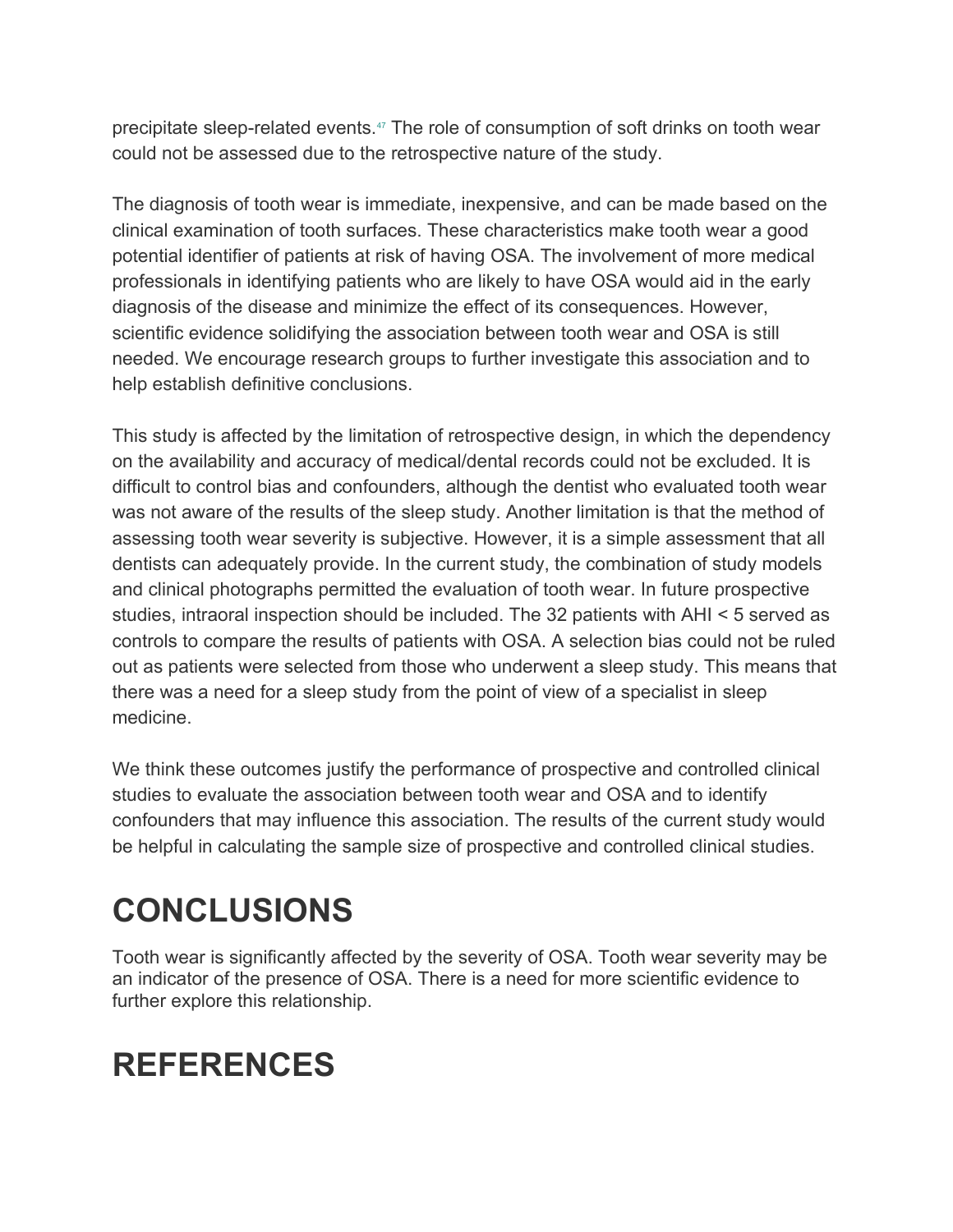1. Durán-Cantolla J, Puertas-Cuesta FJ, Pin-Arboledas G, Santa María-Cano J. [Consensus national paper on sleep apnea hypopnea syndrome.]. *Archivos de Bronconeumología*. 2005;41:1–110.

2. Young T, Palta M, Dempsey J, Skatrud J, Weber S, Badr S. The occurrence of sleepdisordered breathing among middle-aged adults. *N Engl J Med*. 1993;328(17):1230– 1235.

3. Bradley TD, Floras JS. Obstructive sleep apnoea and its cardiovascular consequences. *Lancet*. 2009;373(9657):82–93.

4. Xu T, Feng Y, Peng H, Guo D, Li T. Obstructive sleep apnea and the risk of perinatal outcomes: a meta-analysis of cohort studies. *Sci Rep*. 2014;4:6982.

5. Duran J, Esnaola S, Rubio R, Iztueta A. Obstructive sleep apneahypopnea and related clinical features in a population-based sample of subjects aged 30 to 70 yr. *Am J Respir Crit Care Med*. 2001;163(3 Pt 1):685–689.

6. Marin JM, Carrizo SJ, Vicente E, Agusti AG. Long-term cardiovascular outcomes in men with obstructive sleep apnoea-hypopnoea with or without treatment with continuous positive airway pressure: an observational study. *Lancet*. 2005;365(9464):1046–1053.

7. Peppard PE, Young T, Palta M, Skatrud J. Prospective study of the association between sleep-disordered breathing and hypertension. *N Engl J Med*. 2000;342(19):1378–1384.

8. Yaggi HK, Concato J, Kernan WN, Lichtman JH, Brass LM, Mohsenin V. Obstructive sleep apnea as a risk factor for stroke and death. *N Engl J Med*. 2005;353(19):2034– 2041.

9. Rich J, Raviv A, Raviv N, Brietzke SE. All-cause mortality and obstructive sleep apnea severity revisited. *Otolaryngol Head Neck Surg*. 2012;147(3):583–587.

10. Teran-Santos J, Jimenez-Gomez A, Cordero-Guevara J. The association between sleep apnea and the risk of traffic accidents. Cooperative Group Burgos-Santander. *N Engl J Med*. 1999;340(11):847–851.

11. Young T, Evans L, Finn L, Palta M. Estimation of the clinically diagnosed proportion of sleep apnea syndrome in middle-aged men and women. *Sleep*. 1997;20(9):705–706.

12. Lee W, Nagubadi S, Kryger MH, Mokhlesi B. Epidemiology of obstructive sleep apnea: a population-based perspective. *Expert Rev Respir Med*. 2008;2(3):349–364.

13. Kato T. Sleep bruxism and its relation to obstructive sleep apneahypopnea syndrome. *Sleep Biol Rhythms*. 2004;2(1):1–15.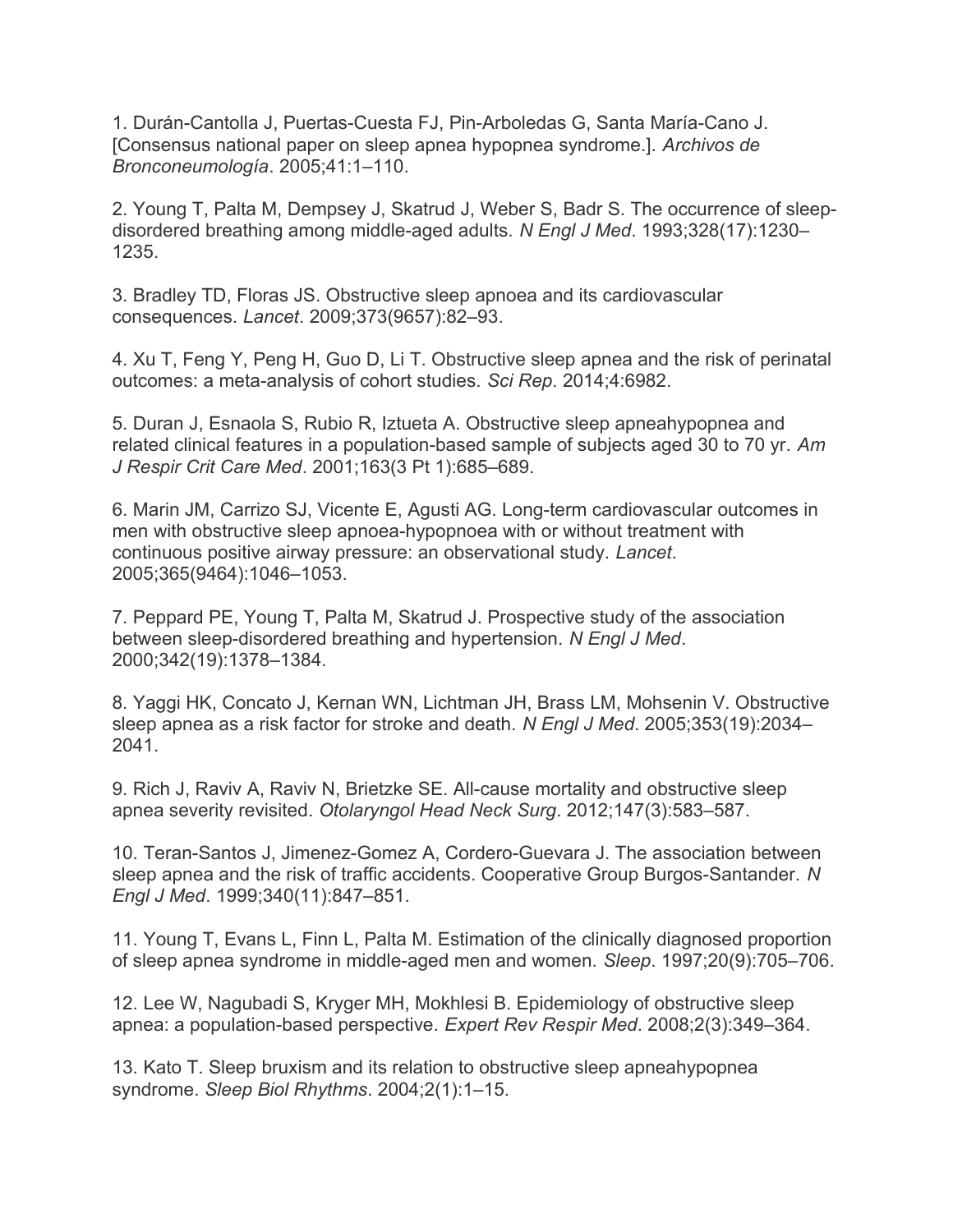14. Kato T, Thie NM, Huynh N, Miyawaki S, Lavigne GJ. Topical review: sleep bruxism and the role of peripheral sensory influences. *J Orofac Pain*. 2003;17(3):191–213.

15. Lavigne GJ, Kato T, Kolta A, Sessle BJ. Neurobiological mechanisms involved in sleep bruxism. *Crit Rev Oral Biol Med*. 2003;14(1):30–46.

16. Ohayon MM, Li KK, Guilleminault C. Risk factors for sleep bruxism in the general population. *Chest*. 2001;119(1):53–61.

17. Hosoya H, Kitaura H, Hashimoto T, et al. Relationship between sleep bruxism and sleep respiratory events in patients with obstructive sleep apnea syndrome. *Sleep Breath*. 2014;18(4):837–844.

18. Maluly M, Andersen ML, Dal-Fabbro C, et al. Polysomnographic study of the prevalence of sleep bruxism in a population sample. *J Dent Res*. 2013;92(7 Suppl):97S–103S.

19. Lobbezoo F, Ahlberg J, Glaros AG, et al. Bruxism defined and graded: an international consensus. *J Oral Rehabil*. 2013;40(1):2–4.

20. Duran-Cantolla J, Alkhraisat MH, Martinez-Null C, Aguirre JJ, Guinea ER, Anitua E. Frequency of obstructive sleep apnea syndrome in dental patients with tooth wear. *J Clin Sleep Med*. 2015;11(4):445–450.

21. Phillips BA, Okeson J, Paesani D, Gilmore R. Effect of sleep position on sleep apnea and parafunctional activity. *Chest*. 1986;90(3):424–429.

22. Paesani DA. Dental Erosion. In: Paesani DA, ed. *Bruxism: Theory and Practice*. Hanover Park, IL: Quintessence Publishing; 2010:149–183.

23. Mair LH. Wear in dentistry--current terminology. *J Dent*. 1992;20(3):140–144.

24. Eccles JD. Tooth surface loss from abrasion, attrition and erosion. *Dent Update*. 1982;9(7):373–374, 376–378, 380–381.

25. Duran-Cantolla J, Zamora Almeida G, Vegas Diaz de Guerenu O, et al. Validation of a new domiciliary diagnosis device for automatic diagnosis of patients with clinical suspicion of OSA. *Respirology* 2017;22(2):378–385.

26. Collop NA, Tracy SL, Kapur V, et al. Obstructive sleep apnea devices for out-ofcenter (OOC) testing: technology evaluation. *J Clin Sleep Med*. 2011;7(5):531–548.

27. Ferber R, Millman R, Coppola M, et al. Portable recording in the assessment of obstructive sleep apnea. ASDA standards of practice. *Sleep*. 1994;17(4):378–392.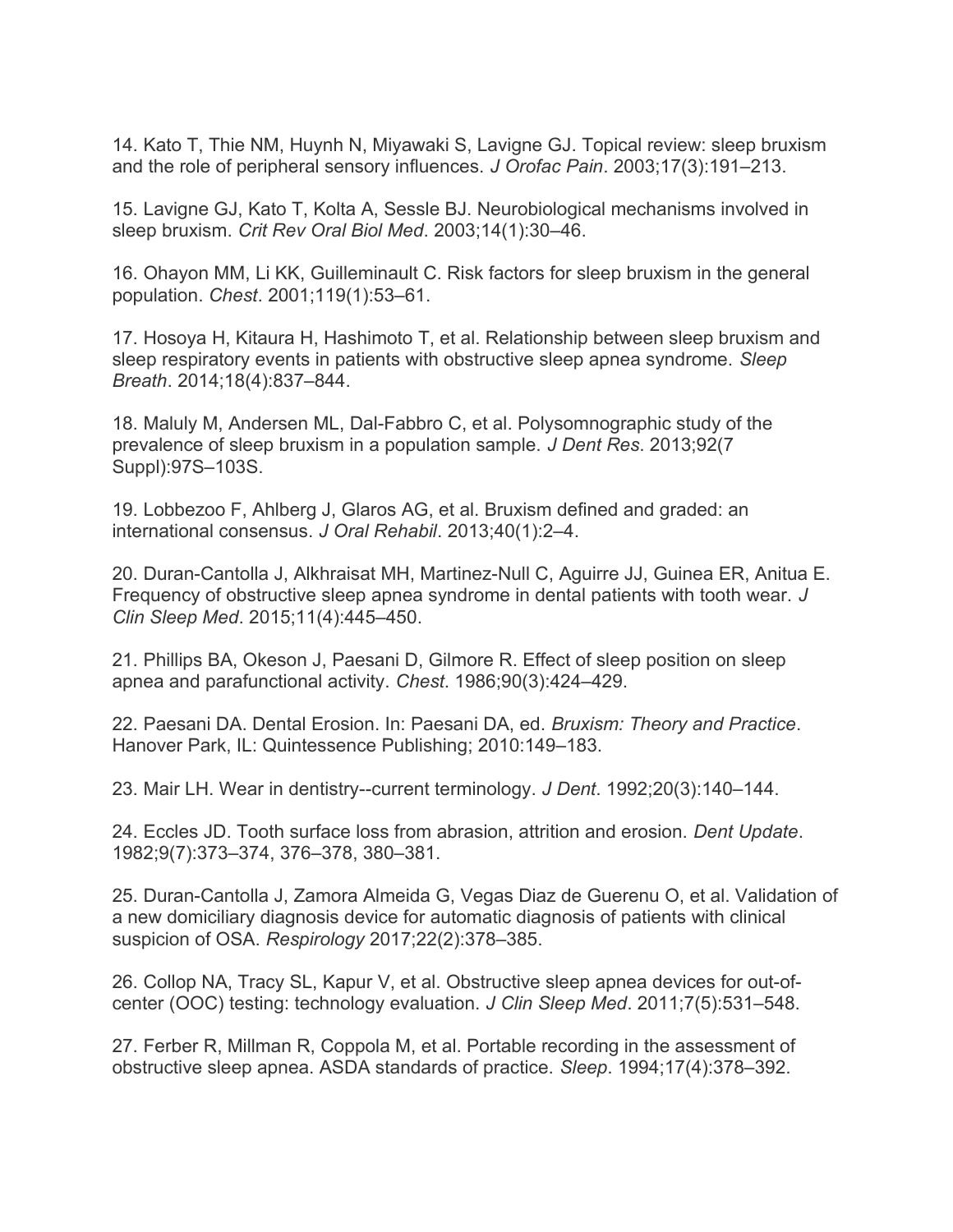28. Kato T, Yamaguchi T, Okura K, Abe S, Lavigne GJ. Sleep less and bite more: sleep disorders associated with occlusal loads during sleep. *J Prosthodont Res*. 2013;57(2):69–81.

29. Baba K, Clark GT, Watanabe T, Ohyama T. Bruxism force detection by a piezoelectric film-based recording device in sleeping humans. *J Orofac Pain*. 2003;17(1):58–64.

30. Sierpinska T, Kuc J, Golebiewska M. Assessment of masticatory muscle activity and occlusion time in patients with advanced tooth wear. *Arch Oral Biol*. 2015;60(9):1346– 1355.

31. Inoko Y, Shimizu K, Morita O, Kohno M. Relationship between masseter muscle activity and sleep-disordered breathing. *Sleep Biol Rhythms*. 2004;2(1):67–68.

32. Sjöholm TT, Lowe AA, Miyamoto K, Fleetham JA, Ryan CF. Sleep bruxism in patients with sleep-disordered breathing. *Arch Oral Biol*. 2000;45(10):889–896.

33. Yoshida K. A polysomnographic study on masticatory and tongue muscle activity during obstructive and central sleep apnea. *J Oral Rehabil*. 1998;25(8):603–609.

34. Van't Spijker A, Rodriguez JM, Kreulen CM, Bronkhorst EM, Bartlett DW, Creugers NH. Prevalence of tooth wear in adults. *Int J Prosthodont*. 2009;22(1):35–42.

35. Pigno MA, Hatch JP, Rodrigues-Garcia RC, Sakai S, Rugh JD. Severity, distribution, and correlates of occlusal tooth wear in a sample of Mexican-American and European-American adults. *Int J Prosthodont*. 2001;14(1):65–70.

36. Paesani DA. Tooth Wear. In: Paesani DA, ed. *Bruxism: Theory and Practice*. Hanover Park, IL: Quintessence Publishing; 2010:123–147.

37. Johansson A, Omar R, Carlsson GE. Bruxism and prosthetic treatment: a critical review. *J Prosthodont Res*. 2011;55(3):127–136.

38. Sanders AE, Akinkugbe AA, Slade GD, Essick GK. Tooth loss and obstructive sleep apnea signs and symptoms in the US population. *Sleep Breath*. 2016;20(3):1095–1102.

39. Cawood JI, Howell RA. A classification of the edentulous jaws. *Int J Oral Maxillofac Surg*. 1988;17(4):232–236.

40. Douglass JB, Meader L, Kaplan A, Ellinger CW. Cephalometric evaluation of the changes in patients wearing complete dentures: a 20- year study. *J Prosthet Dent*. 1993;69(3):270–275.

41. Kotsiomiti E, Farmakis N, Kapari D. Factors related to the resting tongue position among partially and completely edentulous subjects. *J Oral Rehabil*. 2005;32(6):397–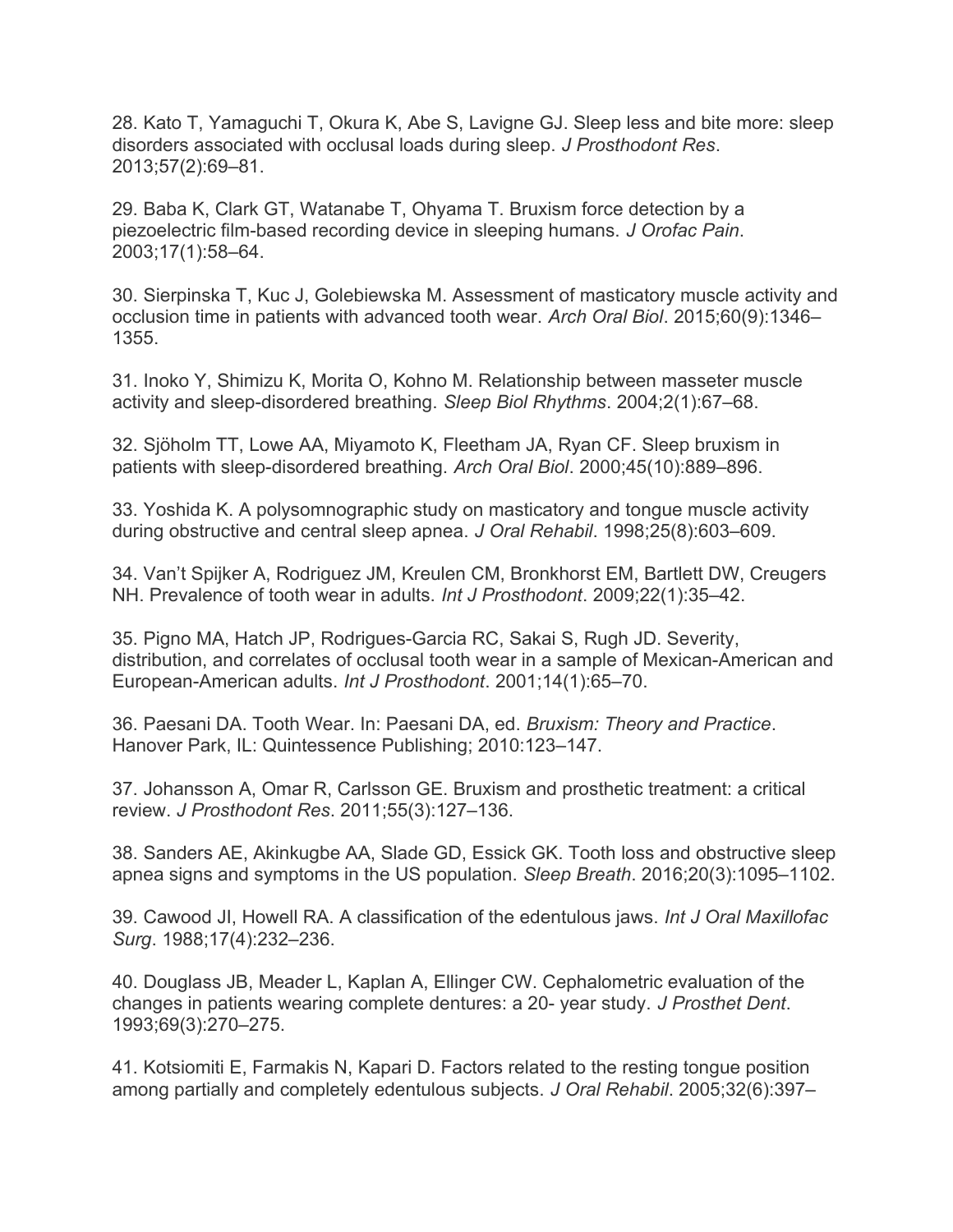402.

42. Tallgren A, Lang BR, Walker GF, Ash MM Jr. Roentgen cephalometric analysis of ridge resorption and changes in jaw and occlusal relationships in immediate complete denture wearers. *J Oral Rehabil*. 1980;7(1):77–94.

43. Thie NM, Kato T, Bader G, Montplaisir JY, Lavigne GJ. The significance of saliva during sleep and the relevance of oromotor movements. *Sleep Med Rev*. 2002;6(3):213–227.

44. Basoglu OK, Vardar R, Tasbakan MS, et al. Obstructive sleep apnea syndrome and gastroesophageal reflux disease: the importance of obesity and gender. *Sleep Breath*. 2015;19(2):585–592.

45. Bor S, Mandiracioglu A, Kitapcioglu G, Caymaz-Bor C, Gilbert RJ. Gastroesophageal reflux disease in a low-income region in Turkey. *Am J Gastroenterol*. 2005;100(4):759–765.

46. Zenda T, Hamazaki K, Oka R, et al. Endoscopic assessment of reflux esophagitis concurrent with hiatal hernia in male Japanese patients with obstructive sleep apnea. *Scand J Gastroenterol*. 2014;49(9):1035–1043.

47. Yang YX, Spencer G, Schutte-Rodin S, Brensinger C, Metz DC. Gastroesophageal reflux and sleep events in obstructive sleep apnea. *Eur J Gastroenterol Hepatol*. 2013;25(9):1017–1023.

## **SUBMISSION & CORRESPONDENCE INFORMATION**

Submitted for publication September 9, 2016 Submitted in final revised form December 30, 2016 Accepted for publication January 30, 2017

[Address correspondence to: Dr. Eduardo Anitua, Eduardo Anitua Foundation, C/ Jose](mailto:eduardoanitua@eduardoanitua.com)  [Maria Cagigal 19, 01007 Vitoria, Spain; Email: eduardoanitua@eduardoanitua.com](mailto:eduardoanitua@eduardoanitua.com)

# **DISCLOSURE STATEMENT**

This was not an industry supported study. Dr. Anitua is the scientific director and Dr. Alkhraisat is an employee of BTI Biotechnology Institute, producer of the BTI APNiA